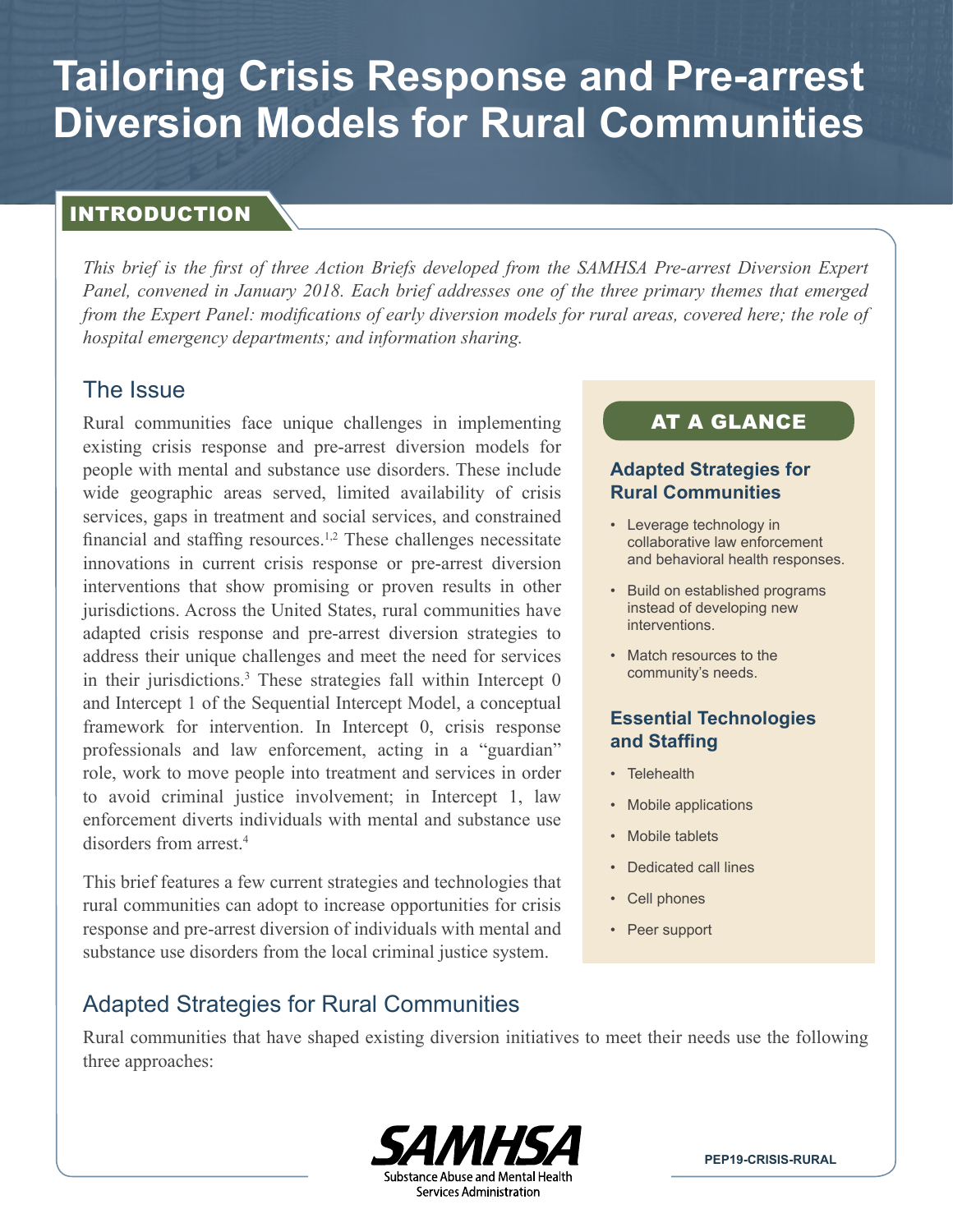# **1. Leverage technology in collaborative law enforcement and behavioral health responses.**

Partnerships and technology are critical components of crisis response and pre-arrest diversion in many rural areas. Rural communities can share limited or expensive resources between multiple jurisdictions and across wide geographic areas. Partnerships between neighboring towns and counties, private service agencies with large service areas, and others can increase the capacity of agencies to provide services; enable sharing of information and ideas across similar, rural communities; and help those communities to access expensive resources that otherwise would not be cost-effective.

Advancements in technology have resulted in a variety of resources that may require an upfront expenditure but which can be shared and used across large, rural areas to maximize the return on investment. Incorporating technology into mental health and substance use treatment services may require programs to shift to less traditional staffing models (e.g., remote employees that are not based in one central location), bolster their electronic infrastructure, and make other changes to support a shift towards virtual service delivery. However, these shifts can ensure the financial investment in these resources results in higher usage rates, increased on-scene resolution of crises, less demand for services on emergency response systems, reduced use of costly transportation, and quicker delivery of critical services to individuals in crisis or presenting with mental and substance use disorders.

#### **Improving consumer access through telehealth services**

Telehealth services enable the remote delivery of services, overcoming the geographic and transportation challenges experienced in many models for rural delivery of care. Telehealth uses conference calls, virtual chat, text messaging, video conferencing, and electronic file-sharing to exchange information and provide virtual services.<sup>[5](#page-5-0)</sup> Many individuals experiencing a mental health crisis can benefit from immediate, virtual crisis counseling provided remotely by a licensed mental health professional; indeed, virtual assessments may provide more accurate information than phone calls alone. Integrating telehealth into mental and substance use crisis responses builds upon preexisting structures to expand the community's ability to provide critical and time-sensitive treatment and services without requiring travel.

#### **Mobile applications**

Some programs create mobile applications (apps) that can be installed on any law enforcement officer's, case manager's, clinician's, or patient's phone, mobile tablet, or computer. Such mobile apps provide a portal through which users can get information, contact a nurse or mental health clinician, or access other face-to-face telehealth services securely and remotely. Some programs provide telehealth through these apps on a 24-hour basis, linking users to mental health professionals in a variety of locations, rather than opening and staffing a centralized 24-hour facility.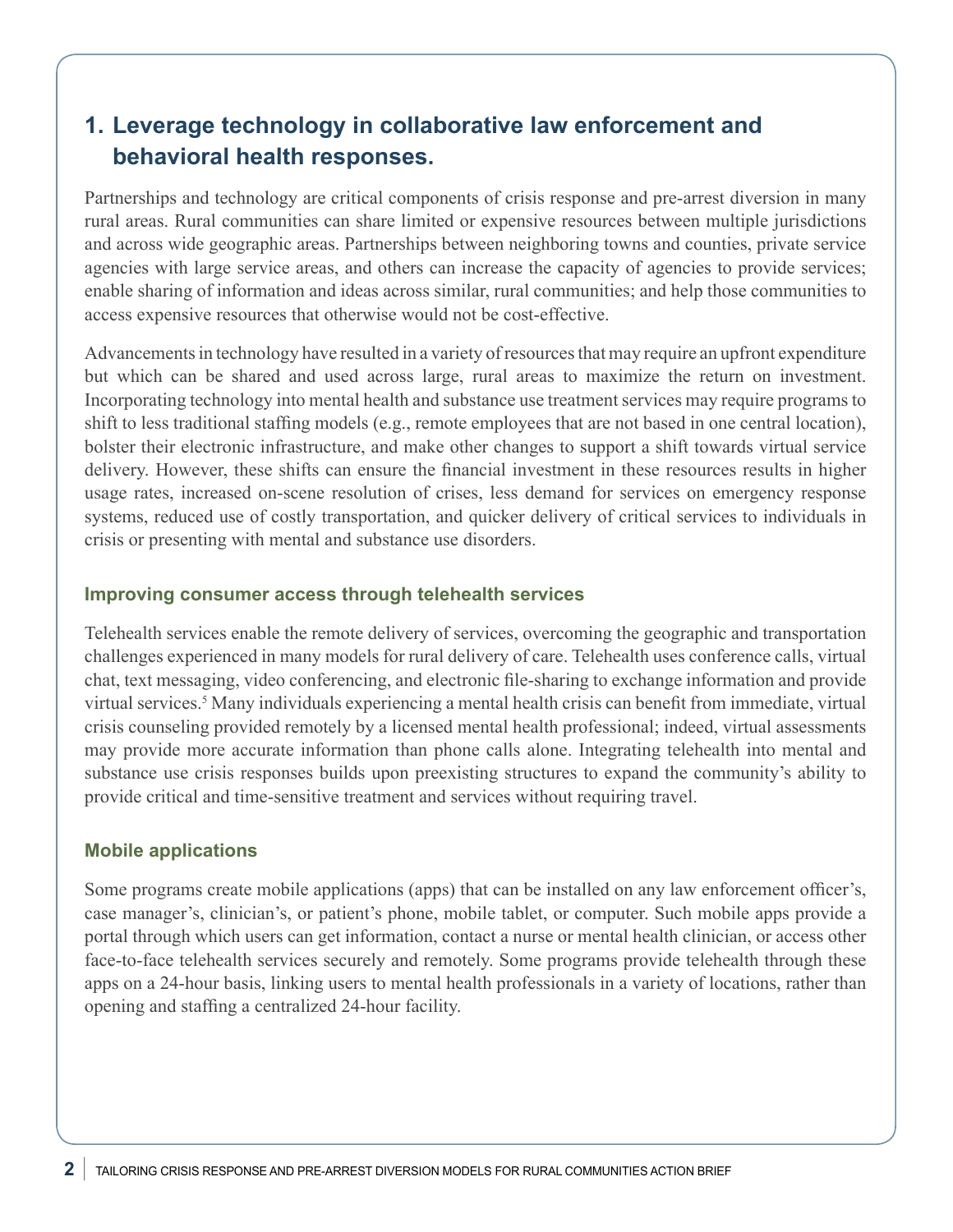#### **Mobile tablets**

Mobile tablets can assist law enforcement officers and individuals in connecting with "face-to-face" crisis counseling and assessment services by using the camera feature or a mobile app (see "mobile applications"). Providing mobile tablets to law enforcement to deliver crisis counseling and assessment can reduce response time in rural areas and improve the availability of limited mental health services. Some communities also provide mobile tablets to patients with high levels of need or significant transportation barriers to reduce the utilization of emergency response systems and emergency departments for nonacute mental health crises or care needs.

#### **Dedicated phone lines**

Rural communities that establish a dedicated phone line for law enforcement officers to directly access behavioral health services can reduce the time in the field needed to determine next steps in serving the person in crisis, increase the likelihood of diversion, and expedite the delivery of care to the person in crisis. Communities may choose to have a direct line to their local crisis response center, the local mental health authority, or another provider that can link officers with information and support as they triage an encounter with a person in crisis. After speaking by phone, the officer may transport the person to a crisis center or conduct a warm handoff to service providers deployed to the scene.

"One advantage with younger officers is they buy into the technology, especially when it is designed to get officers back into service. We cover 16 counties and the farthest department is a 2-hour drive."

*Arnold Remington,* Program Director, Targeted Adult Service Coordination

#### **Cell phones**

Rural communities may consider providing cell phones to key staff to facilitate communications between agencies and between staff and patients. For example, providing a cell phone to a dedicated case manager enables law enforcement officers to engage in warm hand-offs using text messages and phone calls. Cell phones also allow patients to contact a case manager directly instead of calling the local service provider's offices and leaving a message or waiting to be transferred.

# **2. Build on established programs instead of developing new interventions.**

Rather than developing entirely new programs, rural communities may find it beneficial to expand existing programs to improve opportunities for crisis response or pre-arrest diversion. This approach may include supplying new tools and resources to current staff and providing specialized training for responders to address a broad range of crises effectively.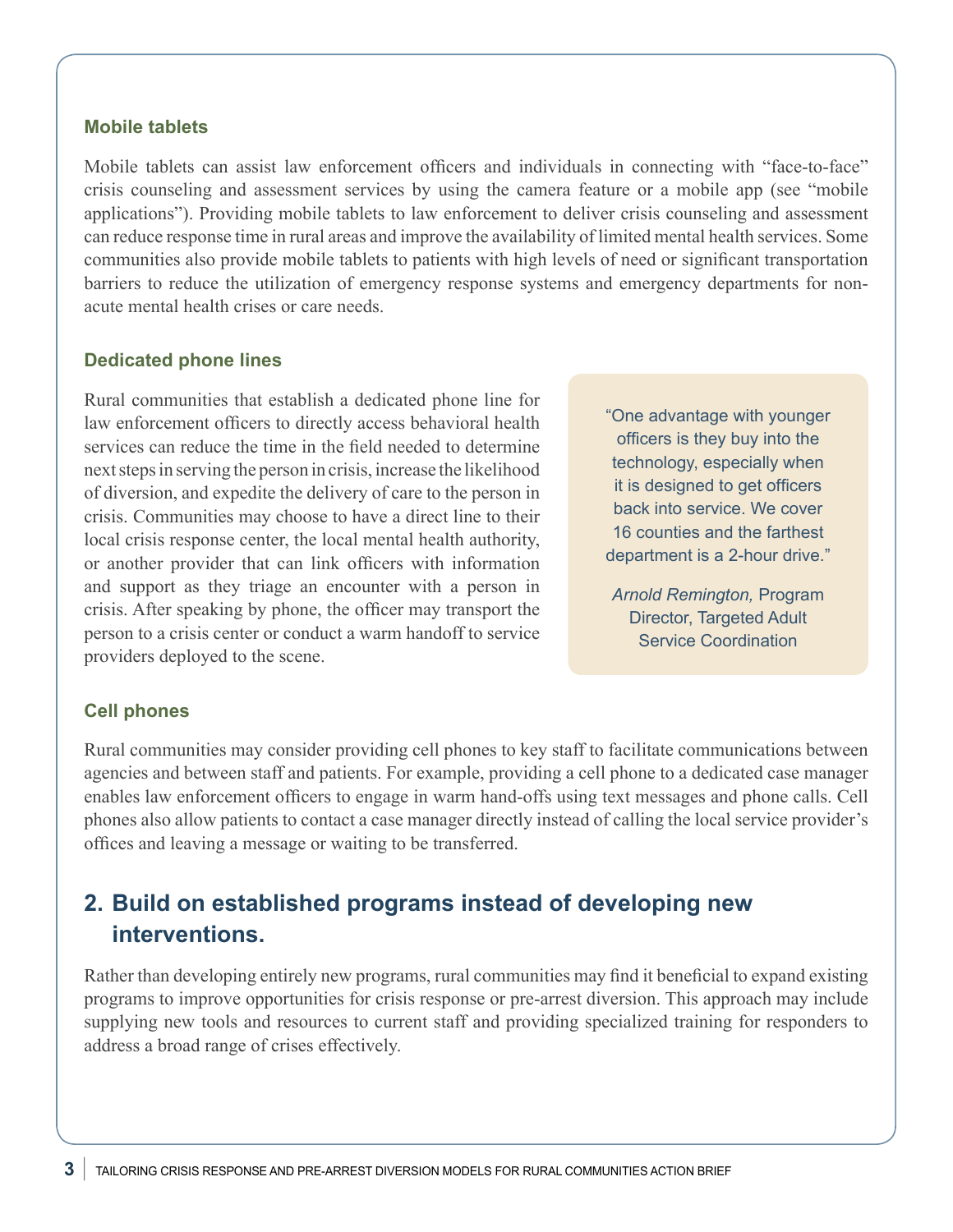For example, counties piloting opioid overdose reversal kits with Crisis Intervention Team (CIT)-trained law enforcement officers have found those officers to be early adopters and promoters of these kits. By providing law enforcement officers who are already involved in a diversion strategy (e.g., CIT) with the training and tools to address an overdose, the benefits of the kits are more quickly recognized and more officers across the agencies begin to use the overdose reversal kits in their work.

Rural first responders may need to be trained to handle a broader spectrum of issues than expected in a suburb or a city, due to limited resources and response time.

"Once the deputies started carrying [overdose reversal kits], they began to see that they were saving people's lives and realized this was one of the reasons they went into law enforcement in the first place."

*Lee Ann Watson,* Associate Director, Clermont County Mental Health and Recovery Board

This may involve cross-training with non-traditional partners, such as behavioral health or substance use treatment providers; emergency medical services partnerships to facilitate timely medical clearances or other medical services; or additional specialized responses that can be incorporated without requiring a new program or additional staff.

#### **Peer support**

Expanding the types of professionals available to provide services to people with mental and substance use disorders can enhance the capacity of rural communities to address mental and co-occurring disorders. Peers (peer support staff, peer support specialists, or peer recovery coaches) are individuals with the lived experiences of mental illness, substance use disorders, or justice involvement and are trained or certified to provide supportive services. Rural communities may consider incorporating peers into their crisis response and post-crisis outreach models. Peers can work alongside law enforcement officers as part of a

## IMPLEMENTATION SPOTLIGHT: R.E.A.L. (RESPOND, EMPOWER, ADVOCATE, AND LISTEN), NEBRASKA

- **Operational since:** 2011
- **Description:** The Mental Health Association of Nebraska provides the R.E.A.L. program in partnership with law enforcement, community corrections, and local human service organizations. This program formalized a referral process where service providers may link people with an identified or potential mental health concern to trained peer specialists. The peer staff provide free, voluntary, and non-clinical support with an end-goal of reducing emergency protective orders and involuntary treatment placement. After 3 years, the program found that participants were 44 percent less likely to be taken into emergency protective custody by law enforcement.
- **More information:** [About R.E.A.L.](https://mha-ne.org/programs-services/real-program.html)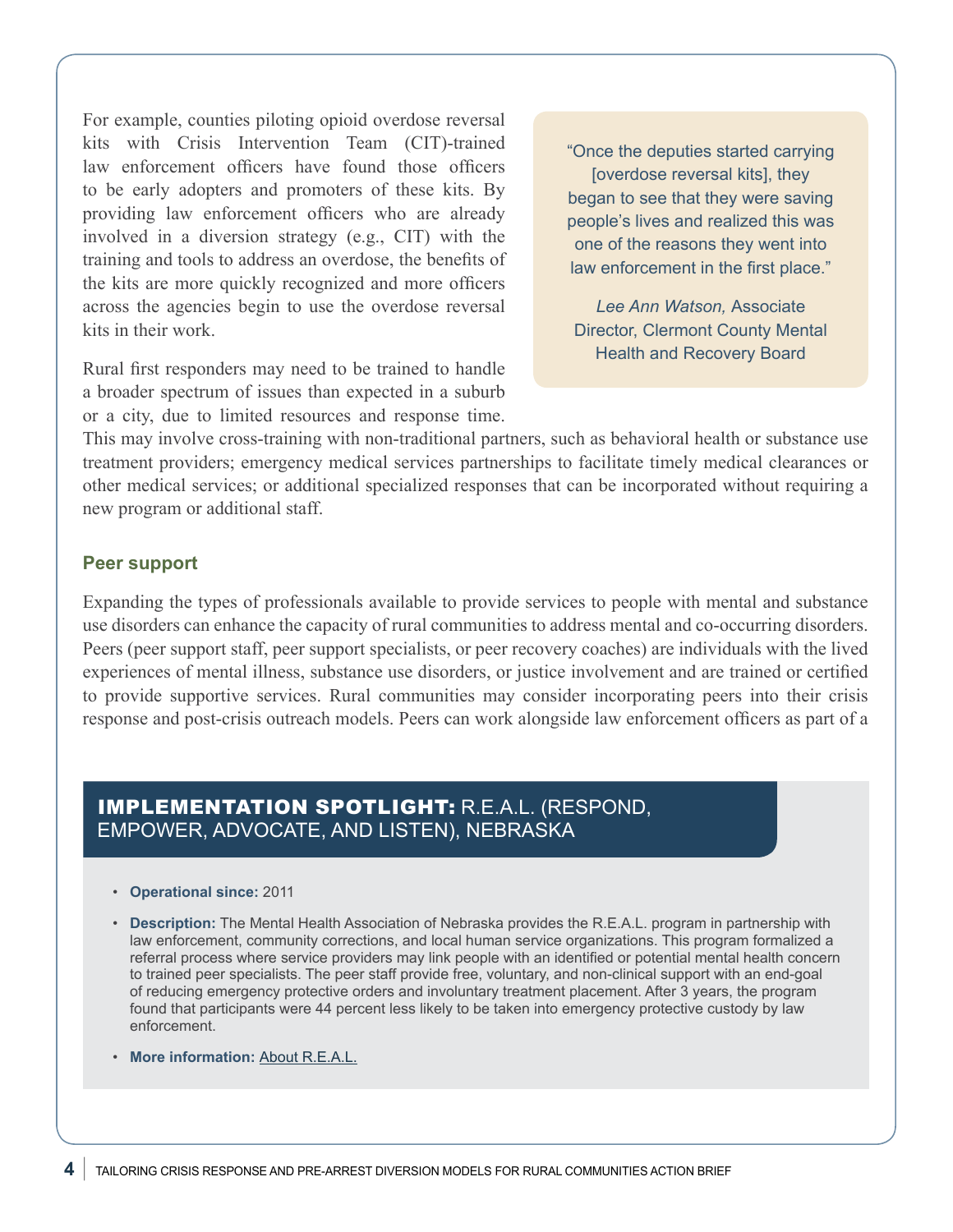multidisciplinary crisis response team, or they can conduct outreach in the community, following up on referrals from law enforcement.

# **3. Match resources to meet the community's needs.**

In areas where demand may not be high enough to justify the financial cost of creating or sustaining a program, stakeholders should draw on local resources to develop

"Although the county would have liked a mobile crisis unit or a co-responder team, we did not have the volume of calls to justify the financial cost."

*Sarah Petersen,* Director, Codington County Welfare Office

services that meet the community's needs. For example, rather than implementing a program to be available on a 24 hours a day, 7 days a week basis, programs can be made available to the community only during the times that crisis services are most needed, such as evening or weekend hours. Other rural communities may not have the resources to send a clinician out with law enforcement but can afford to staff a clinician to provide follow-up services the day following the crisis encounter. This outreach worker can engage with the individual and assist with accessing essential supports, with the goal of minimizing future encounters with law enforcement.

Training strategies may also need to be adjusted for rural jurisdictions compared to urban approaches. Training targets (the number or proportion of staff trained in a particular diversion program or practice) may differ due to the funds and time required to participate in training. For example, small agencies in rural communities may involve all of their officers in CIT trainings, rather than only 25 to 30 percent of their agency, in order to ensure that a CIT-trained officer is always available to respond to calls. Communities that face significant funding challenges for trainings may find grant support through partnerships with local mental health advocacy organizations.<sup>6</sup>

## IMPLEMENTATION SPOTLIGHT: GRAND LAKE MENTAL HEALTH CENTER (GLMHC), OKLAHOMA

- **Operational since:** 1977
- **Description:** GLMHC is responsible for providing integrated health care to 288,000 people over an area of 4,500 square miles. Mobile tablets are provided to hospitals and law enforcement agencies to expedite the delivery of services to individuals during an encounter with law enforcement by quickly linking first responders and law enforcement with licensed mental health professionals. GLMHC also provides mobile tablets to people with high-risk needs or significant transportation barriers to increase access to services. GLMHC partners with a technology firm, which created a GrandCare mobile application suite to provide first responders, hospitals, and individuals in treatment with 24-hour, face-to-face communication with treatment providers. These efforts have reduced inpatient stays from 1,115 in 2015 to 402 in 2017. The reduction in emergency department and inpatient use over 2 years has resulted in an estimated health care cost savings of \$6,560,700.
- **More information:** [GLMHC's Use of Mobile Technology to Increase Access](https://www.prainc.com/glmhc-mobile-technology/) and [Grand Lake Mental Health](https://youtu.be/7jtI8PBm7Hw)  [Outpatient Services](https://youtu.be/7jtI8PBm7Hw) (video)